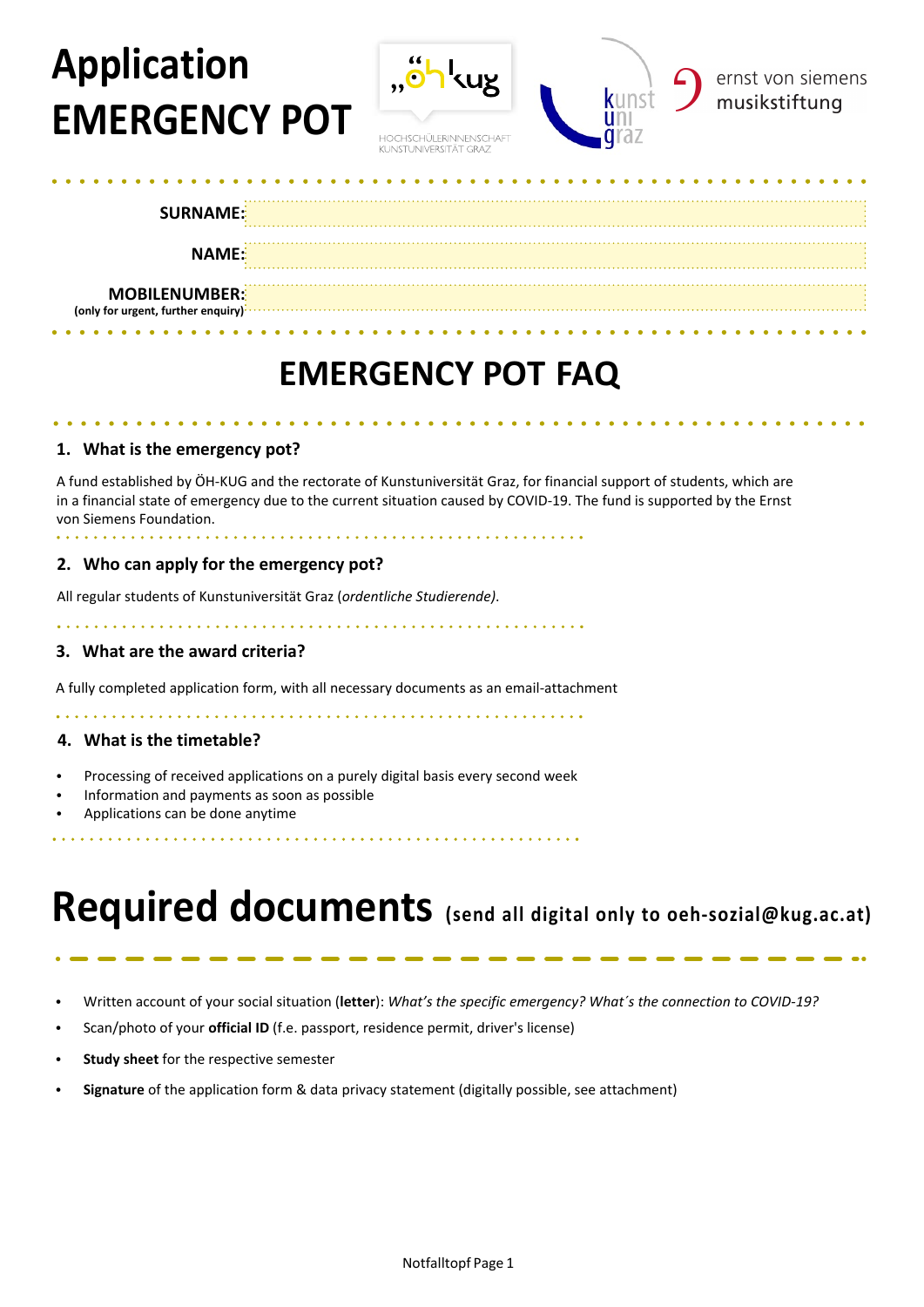## **INFORMATION OF YOUR FINANCIAL SITUATION**

| Do you currently receive<br>any scholarship and/or<br>study allowance?                                                     | $\Box$ no | $\Box$ yes, which?<br>which amount? |                                                                                                                                                                                                            |  |  |  |
|----------------------------------------------------------------------------------------------------------------------------|-----------|-------------------------------------|------------------------------------------------------------------------------------------------------------------------------------------------------------------------------------------------------------|--|--|--|
| AMOUNT OF YOUR EXPECTED EARNINGS IN THE UPCOMING 4 WEEKS (starting with the date of your application) IN €                 |           |                                     |                                                                                                                                                                                                            |  |  |  |
| Earnings because of work                                                                                                   |           |                                     | other grants (f.e. for living)                                                                                                                                                                             |  |  |  |
| Support from parents/relatives/friends                                                                                     |           |                                     |                                                                                                                                                                                                            |  |  |  |
| <b>Total income</b>                                                                                                        |           |                                     |                                                                                                                                                                                                            |  |  |  |
|                                                                                                                            |           |                                     |                                                                                                                                                                                                            |  |  |  |
| AMOUNT OF MONTHLY EXPENSES IN €                                                                                            |           |                                     |                                                                                                                                                                                                            |  |  |  |
| Living - total costs                                                                                                       |           |                                     | Telephone & Internet                                                                                                                                                                                       |  |  |  |
| Living expenses<br>(food, hygiene articles, clothes)                                                                       |           |                                     | Health insurance                                                                                                                                                                                           |  |  |  |
| other expenses?<br>amount:<br>(f.e. medication, visum application, child(ren), child care,<br>Total of expenses per month: |           | which kind:                         | Please explain shortly in your written account of your social situation!<br>ATTENTION: If your "other expenses" is more than €100,-- we kindly ask<br>you to send us invoices/receipts for those expenses! |  |  |  |

# **FINAL BALANCE OF ALL OF YOUR BANK ACCOUNTS**

whole sum **in €** at the time of application

 $\overline{\phantom{a}}$ 

**ATTENTION:** Statements of bank account can be demanded at request!

## **Bank informations**

 $\sim$ s a a sa . .

 $\overline{\phantom{a}}$ 

<u>! . . . . . . . . . . . . . . 1</u>

 $\overline{\phantom{0}}$ 

| Account Owner |  |
|---------------|--|
| Name of Bank  |  |
| <b>IBAN</b>   |  |
| <b>BIC</b>    |  |
|               |  |

 $\overline{\phantom{a}}$ . .

**ATTENTION:** Only EU bank accounts can be accepted!

 $\overline{\phantom{a}}$ 

# **!!! There's no legal right to be eligible for emergency pot funding !!!**

s.

. . .

a se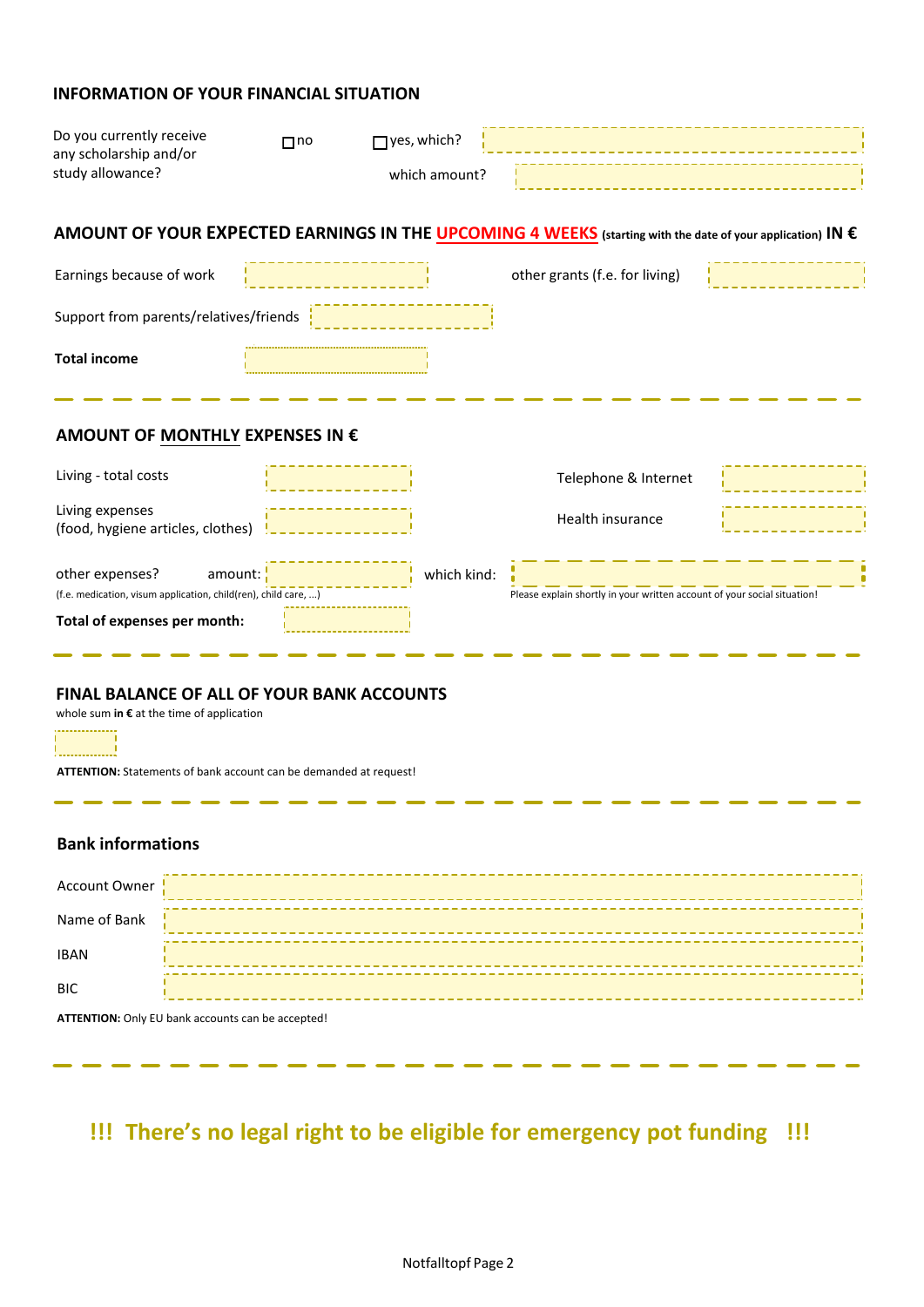# **Information about data privacy**

## **1. What is the purpose of processing Your personal data?**

The ÖH-KUG stores and processes the personal data you provide with your application for the ÖH-KUG semester scholarship, the ÖH-KUG funding for parents, the emergency fund and/or the FreeTable initiative in order to process the application.

# **2. What legal basis qualifies the processing of Your personal data?**

Your data is being processed in order to review your application for the ÖH-KUG semester scholarship, the ÖH-KUG funding for parents, the emergency fund and/or the FreeTable initiative following Article 6 Paragraph 1 lit a DSGVO. You agree to that voluntarily without being legally or contractually bound to it. However, please note that without your permission, we can not process your application.

# **3. Who receives Your personal data from the ÖH-Kug?**

Should you acquire support from a social initiative, your data will be given to the bank and the tax consultancy office. Should you aquire the FreeTable Initiative, your data will be given to the participating restaurant in the form of a copy of the FreeTable-ID.

#### **4. For how long does the ÖH-KUG hold on to Your personal data?**

The ÖH-KUG usually holds on to the personal data from your application for the previously mentioned social initiatives for 2 years. Furthermore, the ÖH-KUG will keep your personal data if that proves necessary for assertion or dismissals of legal claims

#### **5. Which rights do you have connected to the processing of your personal data?**

The EU General Data Protection Regulation (Directive 95/46/EC) gives you, as the data subject certain rights, which we will point out for you in the following. In principle you have the right to obtain information, the right of rectification, erasure, restriction, date portability and revocation. May notice that those complement each other.

#### Revocation of consent

If the ÖH-KUG saved and processed your data based on your consent you can revoke your consent at any time. Through it does not touch the lawfulness of the data that has already been processed.

#### Information

You can demand information about origin, categories, storage period, the recipients, the reason and sort of processed data that we have collected from you. You are not lawfully entitled if a certain law opposes to that.